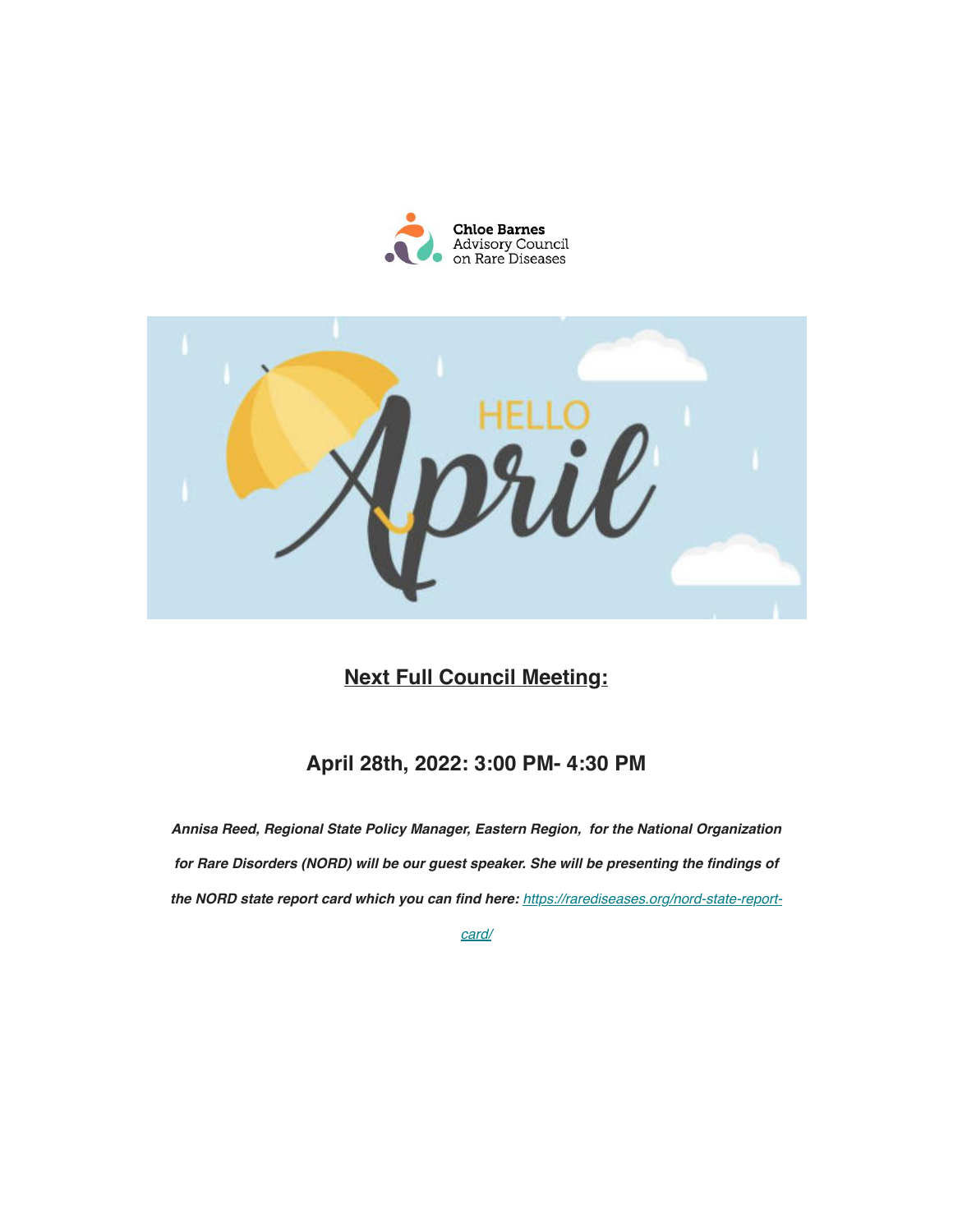# **Undiagnosed Day | April 29th**



Thank you Dr. Schimmenti for all your work in the undiagnosed space and making us aware of Undiagnosed Day on April 29th! Please help us raise awareness for the undiagnosed rare disease community by supporting Undiagnosed Rare Disease Day on April 29th! #UndiagnosedDay



Minneapolis/St. Paul Business Journal account Dr. Paul Orchard as a Healthcare Hero! Let's congratulate Dr. Orchard for being recognized as an Innovator with his work on behalf of children with metachromatic leukodystrophy. "He used his expertise in bone marrow transplantation to provide the complex care needed for patients receiving gene therapy treatment."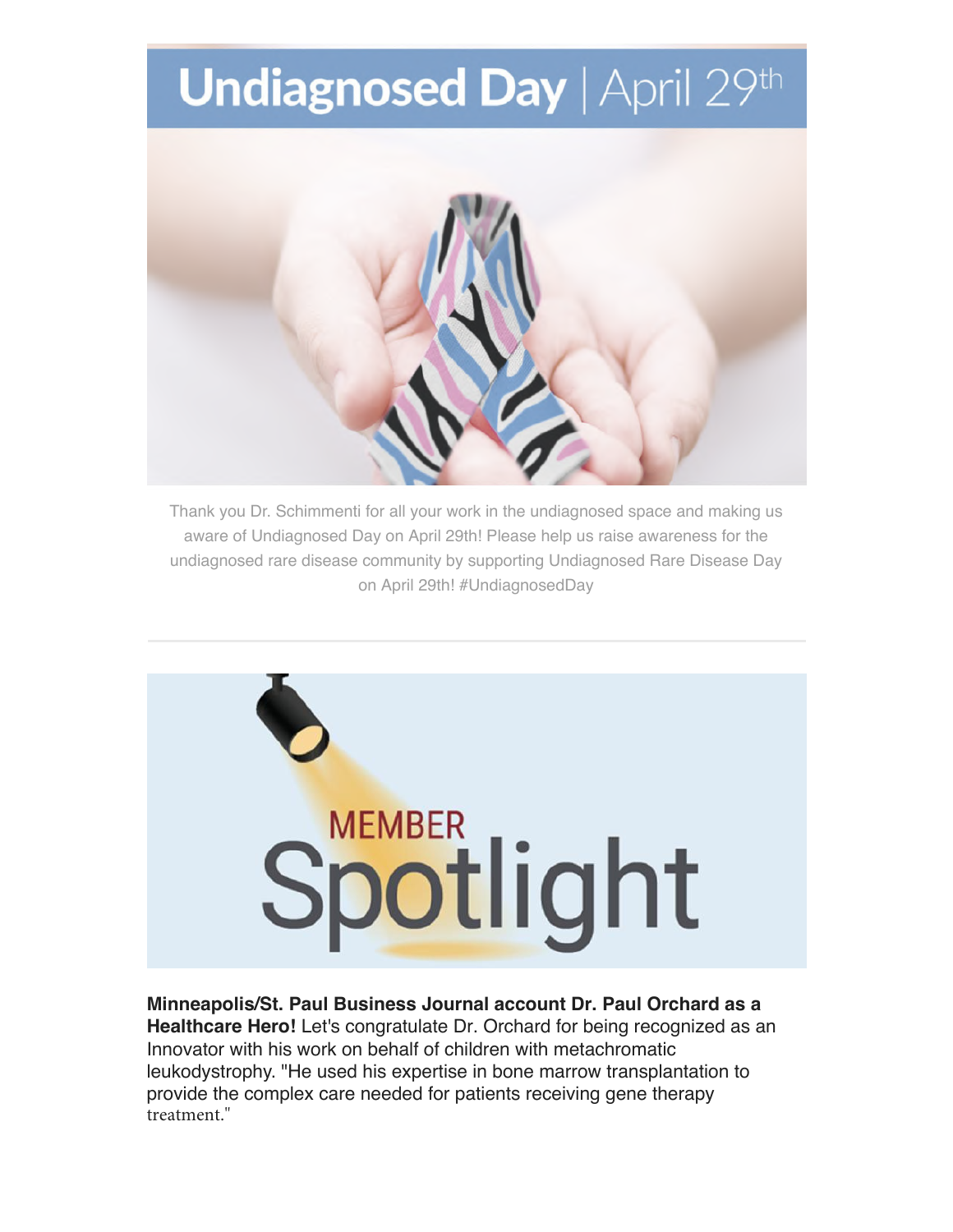

Our very own Coordination of Care Workgroup, led by Sheldon Berkowitz is putting on a Pediatric to Adult Healthcare Roundtable! Please RSVP and spread the word! https://www.eventbrite.com/e/pediatric-to-adult-healthcare-transitions-aroundtable-discussion-tickets-300083296217

The 2022 Great Plains Rare Disease Summit is May 19th-21st. The 2022 Summit will be held in a hybrid fashion and so you have the option to attend in person or virtually. Here is the signup link: https://app.smartsheet.com/b/form/f2ed621218434fcb86fce40be28a0f6e?

utm\_campaign=CoRDs+Summit

On May 19th there is a Sanford PROMISE Community Lecture Series. Here is the registration link: https://app.smartsheet.com/b/form/5de0416f7f05427782d9e318de3489cc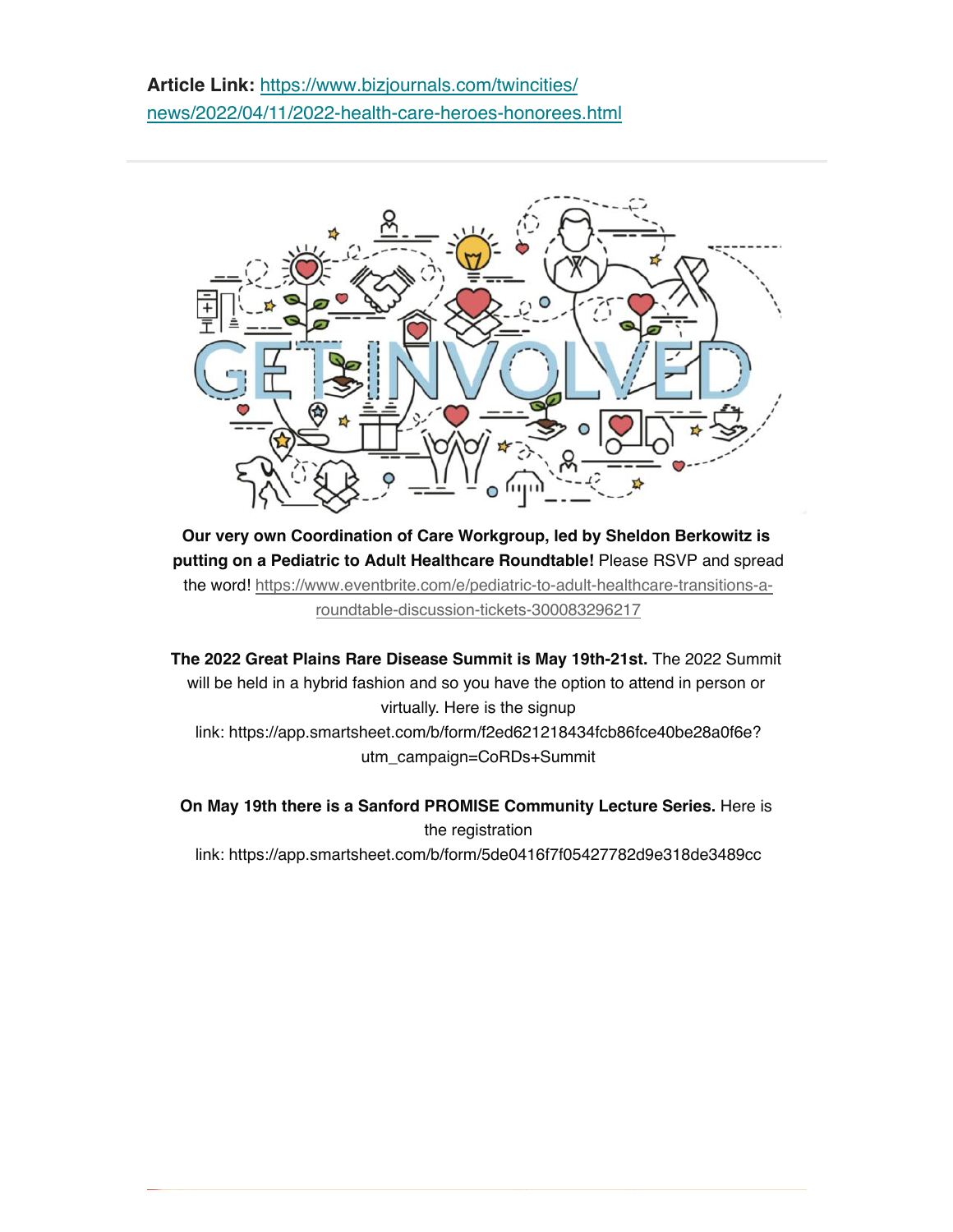





## **MEDICAL SCHOOL**

### **UNIVERSITY OF MINNESOTA** Driven to Discover<sup>®</sup>

The Chloe Barnes Advisory Council on Rare Diseases was created in 2019 by the Minnesota Legislature as a collaboration between the University of Minnesota and cross-sector institutions throughout Minnesota with the goal of improving care for the citizens of the state whose lives are affected by rare diseases.

> Copyright © I 2021 IChloe Barnes Rare Disease Councill I, All rights reserved. IUniversity of Minnesota Medical Schooll

> > Our mailing address is: mnrdac@umn.edu